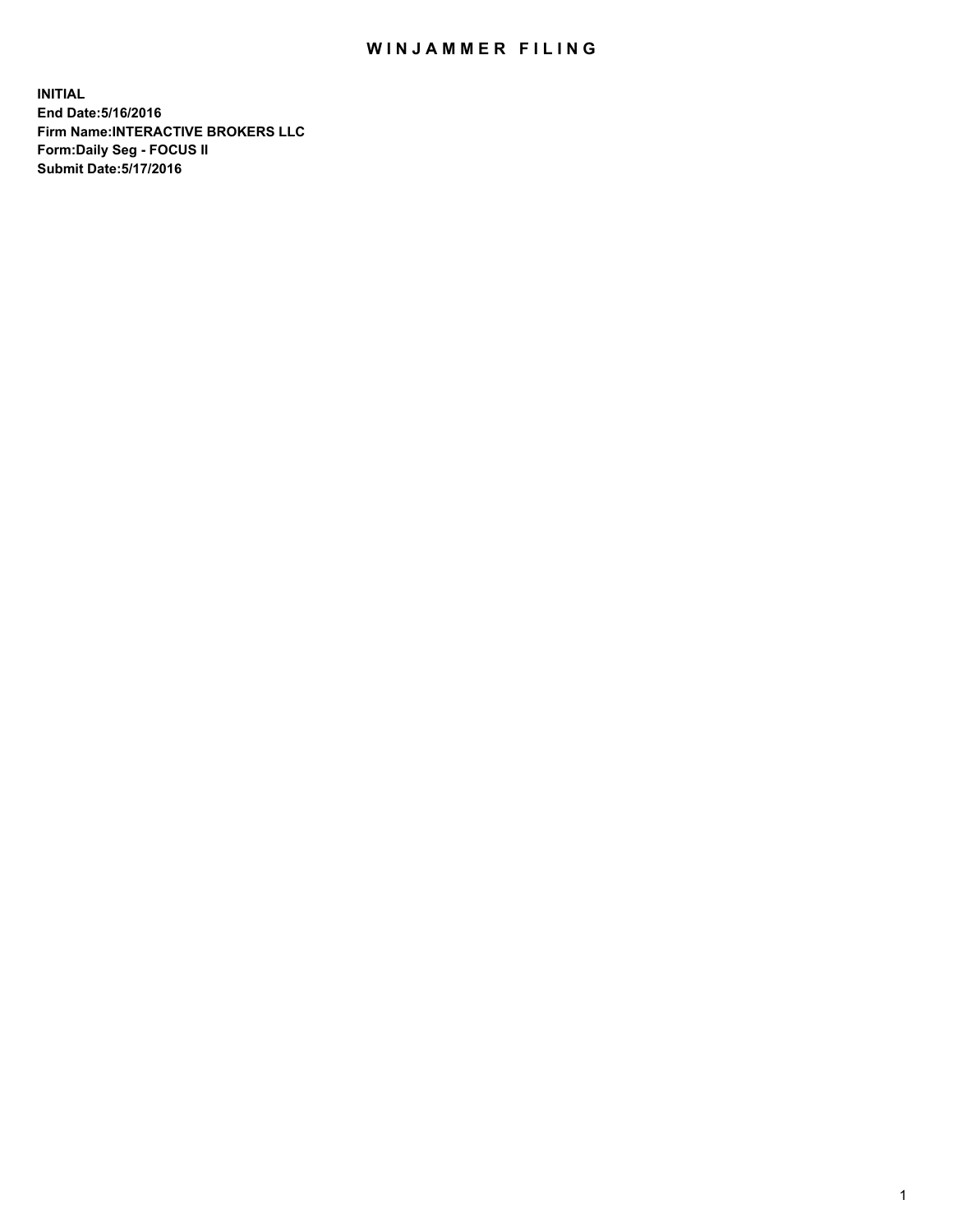## **INITIAL End Date:5/16/2016 Firm Name:INTERACTIVE BROKERS LLC Form:Daily Seg - FOCUS II Submit Date:5/17/2016 Daily Segregation - Cover Page**

| Name of Company<br><b>Contact Name</b><br><b>Contact Phone Number</b><br><b>Contact Email Address</b>                                                                                                                                                                                                                          | <b>INTERACTIVE BROKERS LLC</b><br><b>Alex Parker</b><br>203-618-7738<br>aparker@interactivebrokers.com |
|--------------------------------------------------------------------------------------------------------------------------------------------------------------------------------------------------------------------------------------------------------------------------------------------------------------------------------|--------------------------------------------------------------------------------------------------------|
| FCM's Customer Segregated Funds Residual Interest Target (choose one):<br>a. Minimum dollar amount: ; or<br>b. Minimum percentage of customer segregated funds required:%; or<br>c. Dollar amount range between: and; or<br>d. Percentage range of customer segregated funds required between:% and%.                          | <u>0</u><br>155,000,000 245,000,000<br><u>0 0</u>                                                      |
| FCM's Customer Secured Amount Funds Residual Interest Target (choose one):<br>a. Minimum dollar amount: ; or<br>b. Minimum percentage of customer secured funds required:% ; or<br>c. Dollar amount range between: and; or<br>d. Percentage range of customer secured funds required between:% and%.                           | <u>0</u><br>80,000,000 120,000,000<br><u>0 0</u>                                                       |
| FCM's Cleared Swaps Customer Collateral Residual Interest Target (choose one):<br>a. Minimum dollar amount: ; or<br>b. Minimum percentage of cleared swaps customer collateral required:% ; or<br>c. Dollar amount range between: and; or<br>d. Percentage range of cleared swaps customer collateral required between:% and%. | <u>0</u><br>0 <sub>0</sub><br>0 <sub>0</sub>                                                           |

Attach supporting documents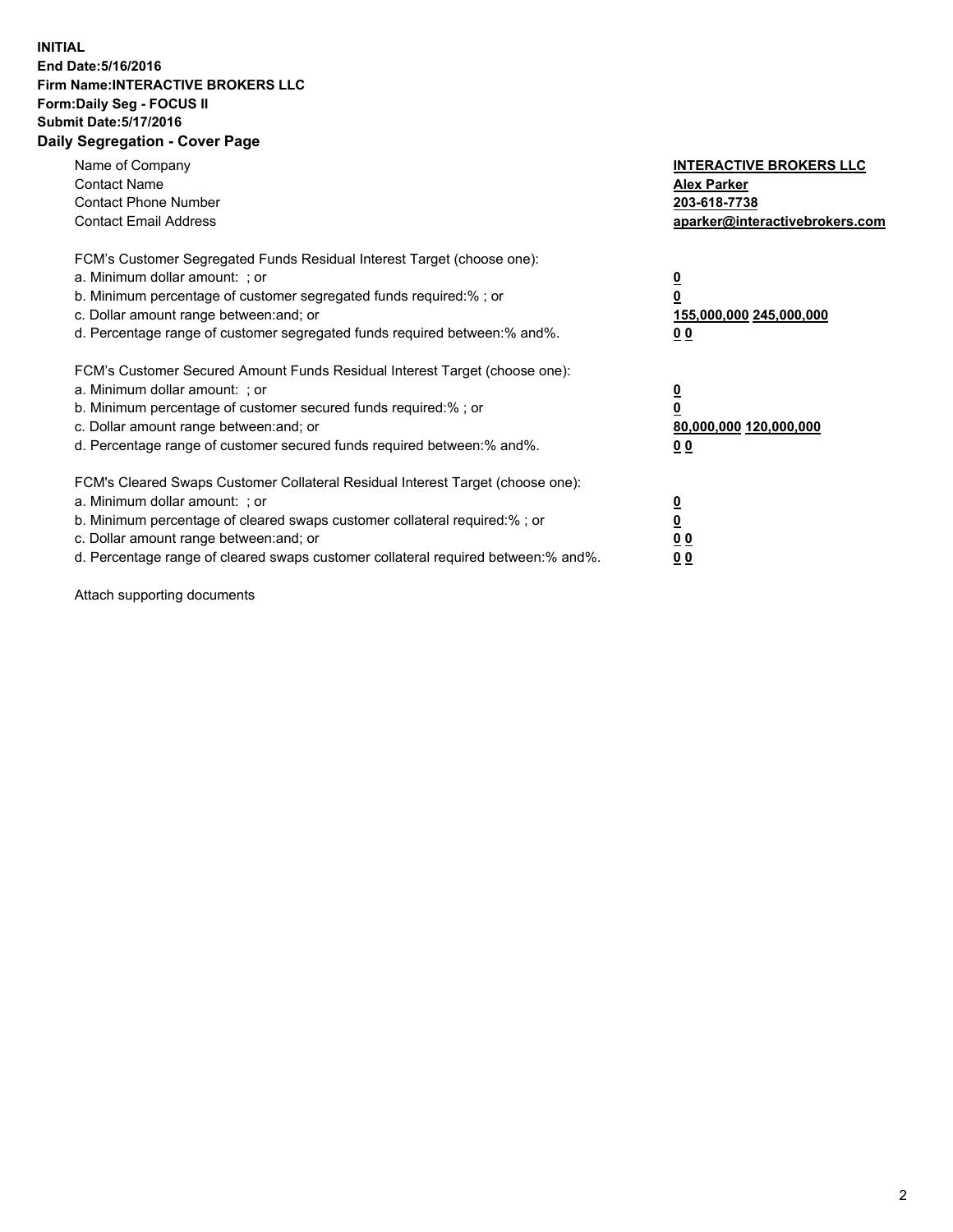## **INITIAL End Date:5/16/2016 Firm Name:INTERACTIVE BROKERS LLC Form:Daily Seg - FOCUS II Submit Date:5/17/2016 Daily Segregation - Secured Amounts**

|     | $-$ 0.000 $-$ 0.000 $-$ 0.000 $-$ 0.000 $-$ 0.000 $-$ 0.000 $-$ 0.000 $-$ 0.000 $-$ 0.000 $-$ 0.000 $-$ 0.000 $-$ 0.000 $-$ 0.000 $-$ 0.000 $-$ 0.000 $-$ 0.000 $-$ 0.000 $-$ 0.000 $-$ 0.000 $-$ 0.000 $-$ 0.000 $-$ 0.000 |                                  |
|-----|-----------------------------------------------------------------------------------------------------------------------------------------------------------------------------------------------------------------------------|----------------------------------|
|     | Foreign Futures and Foreign Options Secured Amounts                                                                                                                                                                         |                                  |
|     | Amount required to be set aside pursuant to law, rule or regulation of a foreign                                                                                                                                            | $0$ [7305]                       |
|     | government or a rule of a self-regulatory organization authorized thereunder                                                                                                                                                |                                  |
| 1.  | Net ledger balance - Foreign Futures and Foreign Option Trading - All Customers                                                                                                                                             |                                  |
|     | A. Cash                                                                                                                                                                                                                     | 276,989,774 [7315]               |
|     | B. Securities (at market)                                                                                                                                                                                                   | $0$ [7317]                       |
| 2.  | Net unrealized profit (loss) in open futures contracts traded on a foreign board of trade                                                                                                                                   | 9,222,614 [7325]                 |
| 3.  | Exchange traded options                                                                                                                                                                                                     |                                  |
|     | a. Market value of open option contracts purchased on a foreign board of trade                                                                                                                                              | 32,393 [7335]                    |
|     | b. Market value of open contracts granted (sold) on a foreign board of trade                                                                                                                                                | -46,061 [7337]                   |
| 4.  | Net equity (deficit) (add lines 1.2. and 3.)                                                                                                                                                                                | 286,198,720 [7345]               |
| 5.  | Account liquidating to a deficit and account with a debit balances - gross amount                                                                                                                                           | 4,758,186 [7351]                 |
|     | Less: amount offset by customer owned securities                                                                                                                                                                            | 0 [7352] 4,758,186 [7354]        |
| 6.  | Amount required to be set aside as the secured amount - Net Liquidating Equity                                                                                                                                              | 290,956,906 [7355]               |
|     | Method (add lines 4 and 5)                                                                                                                                                                                                  |                                  |
| 7.  | Greater of amount required to be set aside pursuant to foreign jurisdiction (above) or line                                                                                                                                 | 290,956,906 [7360]               |
|     | 6.                                                                                                                                                                                                                          |                                  |
|     | FUNDS DEPOSITED IN SEPARATE REGULATION 30.7 ACCOUNTS                                                                                                                                                                        |                                  |
| 1.  | Cash in banks                                                                                                                                                                                                               |                                  |
|     | A. Banks located in the United States                                                                                                                                                                                       | $0$ [7500]                       |
|     | B. Other banks qualified under Regulation 30.7                                                                                                                                                                              | 0 [7520] 0 [7530]                |
| 2.  | Securities                                                                                                                                                                                                                  |                                  |
|     | A. In safekeeping with banks located in the United States                                                                                                                                                                   | 352,180,804 [7540]               |
|     | B. In safekeeping with other banks qualified under Regulation 30.7                                                                                                                                                          | 0 [7560] 352,180,804 [7570]      |
| 3.  | Equities with registered futures commission merchants                                                                                                                                                                       |                                  |
|     | A. Cash                                                                                                                                                                                                                     | $0$ [7580]                       |
|     | <b>B.</b> Securities                                                                                                                                                                                                        | $0$ [7590]                       |
|     | C. Unrealized gain (loss) on open futures contracts                                                                                                                                                                         | $0$ [7600]                       |
|     | D. Value of long option contracts                                                                                                                                                                                           | $0$ [7610]                       |
|     | E. Value of short option contracts                                                                                                                                                                                          | 0 [7615] 0 [7620]                |
| 4.  | Amounts held by clearing organizations of foreign boards of trade                                                                                                                                                           |                                  |
|     | A. Cash                                                                                                                                                                                                                     | $0$ [7640]                       |
|     | <b>B.</b> Securities                                                                                                                                                                                                        | $0$ [7650]                       |
|     | C. Amount due to (from) clearing organization - daily variation                                                                                                                                                             | $0$ [7660]                       |
|     | D. Value of long option contracts                                                                                                                                                                                           | $0$ [7670]                       |
|     | E. Value of short option contracts                                                                                                                                                                                          | 0 [7675] 0 [7680]                |
| 5.  | Amounts held by members of foreign boards of trade                                                                                                                                                                          |                                  |
|     | A. Cash                                                                                                                                                                                                                     | 60,231,844 [7700]                |
|     | <b>B.</b> Securities                                                                                                                                                                                                        | $0$ [7710]                       |
|     | C. Unrealized gain (loss) on open futures contracts                                                                                                                                                                         | 4,914,789 [7720]                 |
|     | D. Value of long option contracts                                                                                                                                                                                           | 32,393 [7730]                    |
|     | E. Value of short option contracts                                                                                                                                                                                          | -46,061 [7735] 65,132,965 [7740] |
| 6.  | Amounts with other depositories designated by a foreign board of trade                                                                                                                                                      | $0$ [7760]                       |
| 7.  | Segregated funds on hand                                                                                                                                                                                                    | $0$ [7765]                       |
| 8.  | Total funds in separate section 30.7 accounts                                                                                                                                                                               | 417,313,769 [7770]               |
| 9.  | Excess (deficiency) Set Aside for Secured Amount (subtract line 7 Secured Statement                                                                                                                                         | 126,356,863 [7380]               |
|     | Page 1 from Line 8)                                                                                                                                                                                                         |                                  |
| 10. | Management Target Amount for Excess funds in separate section 30.7 accounts                                                                                                                                                 | 80,000,000 [7780]                |
| 11. | Excess (deficiency) funds in separate 30.7 accounts over (under) Management Target                                                                                                                                          | 46,356,863 [7785]                |
|     |                                                                                                                                                                                                                             |                                  |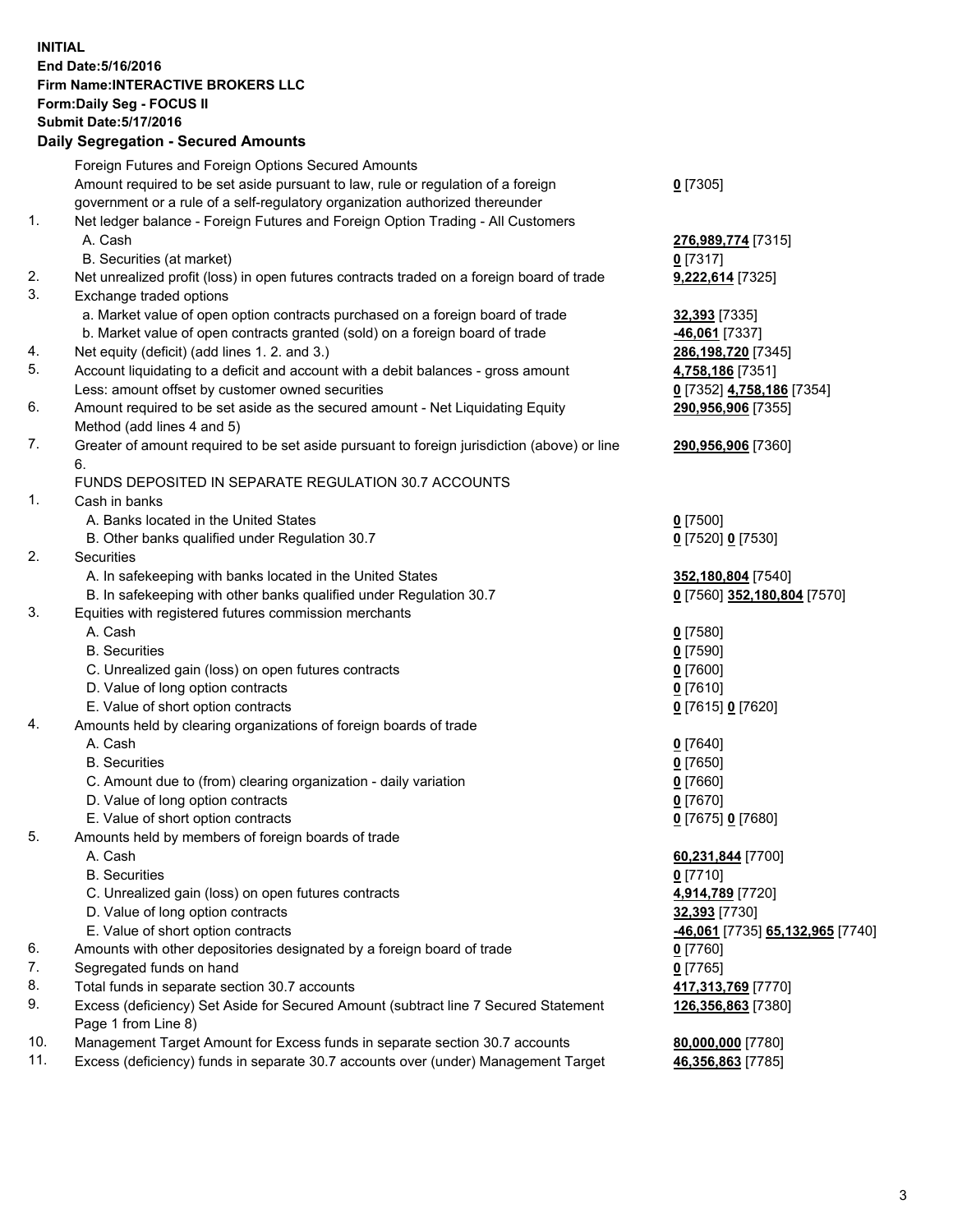**INITIAL End Date:5/16/2016 Firm Name:INTERACTIVE BROKERS LLC Form:Daily Seg - FOCUS II Submit Date:5/17/2016 Daily Segregation - Segregation Statement** SEGREGATION REQUIREMENTS(Section 4d(2) of the CEAct) 1. Net ledger balance A. Cash **2,788,574,428** [7010] B. Securities (at market) **0** [7020] 2. Net unrealized profit (loss) in open futures contracts traded on a contract market **10,273,387** [7030] 3. Exchange traded options A. Add market value of open option contracts purchased on a contract market **154,865,537** [7032] B. Deduct market value of open option contracts granted (sold) on a contract market **-225,110,150** [7033] 4. Net equity (deficit) (add lines 1, 2 and 3) **2,728,603,202** [7040] 5. Accounts liquidating to a deficit and accounts with debit balances - gross amount **65,267** [7045] Less: amount offset by customer securities **0** [7047] **65,267** [7050] 6. Amount required to be segregated (add lines 4 and 5) **2,728,668,469** [7060] FUNDS IN SEGREGATED ACCOUNTS 7. Deposited in segregated funds bank accounts A. Cash **193,907,951** [7070] B. Securities representing investments of customers' funds (at market) **1,713,352,787** [7080] C. Securities held for particular customers or option customers in lieu of cash (at market) **0** [7090] 8. Margins on deposit with derivatives clearing organizations of contract markets A. Cash **211,802,178** [7100] B. Securities representing investments of customers' funds (at market) **873,232,514** [7110] C. Securities held for particular customers or option customers in lieu of cash (at market) **0** [7120] 9. Net settlement from (to) derivatives clearing organizations of contract markets **-1,992,058** [7130] 10. Exchange traded options A. Value of open long option contracts **154,866,237** [7132] B. Value of open short option contracts **-225,110,722** [7133] 11. Net equities with other FCMs A. Net liquidating equity **0** [7140] B. Securities representing investments of customers' funds (at market) **0** [7160] C. Securities held for particular customers or option customers in lieu of cash (at market) **0** [7170] 12. Segregated funds on hand **0** [7150] 13. Total amount in segregation (add lines 7 through 12) **2,920,058,887** [7180] 14. Excess (deficiency) funds in segregation (subtract line 6 from line 13) **191,390,418** [7190] 15. Management Target Amount for Excess funds in segregation **155,000,000** [7194] 16. Excess (deficiency) funds in segregation over (under) Management Target Amount **36,390,418** [7198]

Excess